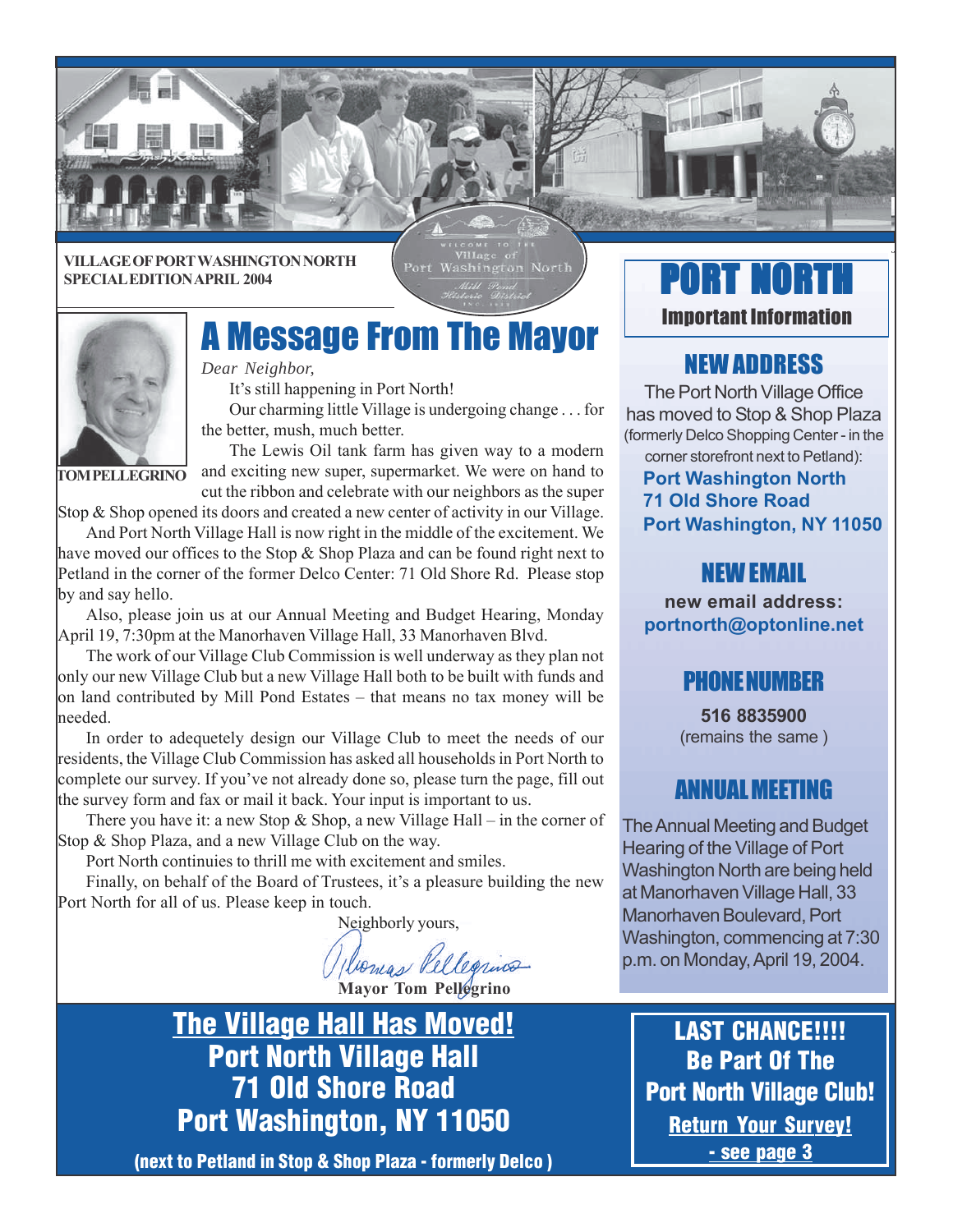#### PORT WASHINGTON NORTH **page 3**

# The Village Code Is Now Online



You can access the local laws of Port Washington North by going to our website at **Portwashingtonnorth.org** and clicking on the top left button **"Village Code."**

# THE PORT NORT VILLAGE CLUB

With an overwhelmingly favorable response to the Village Club concept, we are quickly moving ahead with our plans to build a pool club for Port North residents.

The year-round facility will also house as a new Village Hall and will be built with one time revenue provided by fees from commercial interests and will not require any increase in Village taxes.

However, we need to get a broader base picture of the needs and intended participation of all our Village residents.

If you support the idea of an exclusive recreational facility for the use of Port North residents, it is essential that you return the survey on the adjoining page.

Please take the time and return it. See you at the pool!

# layor Tom Pellegrino Cuts The Stop & Shop Ri



**>**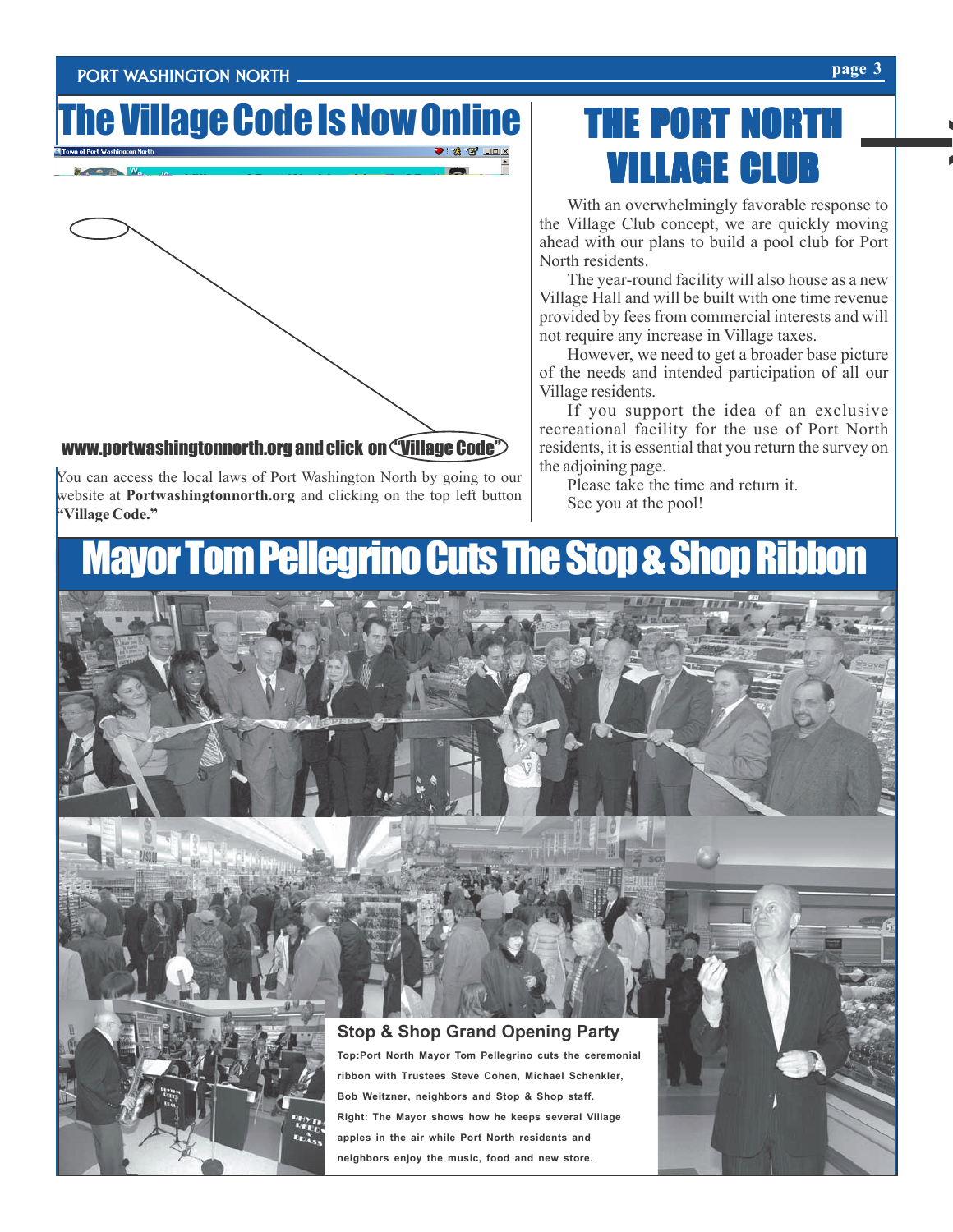#### **PORT NORTH VILLAGE CLUB COMMISSION Return The Survey! Fax 718-357-0972; Drop or mail to Club, Village Hall, 71 Old Shore Road, Port Wash. NY 11050**



### Resident's Survey #1

Please return this survey: **fax to: 718 357-0972** mail or drop: "Club," Village Hall, 71 Old Shore Rd., Port Wash., NY 11050

Your assistance in completing this survey will be extremely helpful in designing the Village Club to meet the needs and wishes of the residents of Port North. We are attempting to reach as many of you as possible and since we are a volunteer group, request that even if you have no additions to the present concept, you return this form filing out at least the top half. Thank you for helping us build your Village Club.

| Name                                                                              | sex m                     | $\sqrt{ }$ f age ("+" okay) |  |     |                          |
|-----------------------------------------------------------------------------------|---------------------------|-----------------------------|--|-----|--------------------------|
| <b>Address</b>                                                                    |                           |                             |  |     | Port Washington NY 11050 |
|                                                                                   | email                     |                             |  |     |                          |
| Others at address (please give name; if adult, please provide at least age range) |                           |                             |  |     |                          |
|                                                                                   | relationship_____________ | sex m f                     |  |     | age                      |
|                                                                                   | relationship              | sex m f                     |  |     | age                      |
|                                                                                   | relationship              | sex m                       |  | − f | age                      |
|                                                                                   | relationship              | sex m                       |  |     | age                      |
| (attach additional page if necessary)                                             |                           |                             |  |     |                          |

*On all of the following questions, please check all answers that apply.*

| Exercise<br>Recreation<br>__Family activity<br>Socialization                                                                                                                                                                          |
|---------------------------------------------------------------------------------------------------------------------------------------------------------------------------------------------------------------------------------------|
| Fun                                                                                                                                                                                                                                   |
| I would be willing to pay extra for:<br>Additional Tennis courts (more than 2)<br>Summer Day Camp<br>Restaurant                                                                                                                       |
| Tennis court bubble (yr round)                                                                                                                                                                                                        |
| Pool bubble/enclosure (yr round)                                                                                                                                                                                                      |
| Since the building will be available year round, I would like to see the following types of programs:<br>Mommy and Me<br>____Yoga/Aerobics<br>Teen center<br>Children center (crafts, games)<br>Homework help                         |
| I want a Village Club for the exclusive use of Port North residents.<br>If the price per summer was in the \$400 per family range, I would likely join.<br>Please consider the following suggestions for the Port North Village Club: |
|                                                                                                                                                                                                                                       |
|                                                                                                                                                                                                                                       |
|                                                                                                                                                                                                                                       |
|                                                                                                                                                                                                                                       |

**Please tell the Board of Trustees that I approve their efforts in building a Village Club for the Residents of Port North.**

Signature **Date** 

**Return The Survey! Fax 718-357-0972; Drop or mail to Club, Village Hall, 71 Old Shore Road, Port Wash. NY 11050**